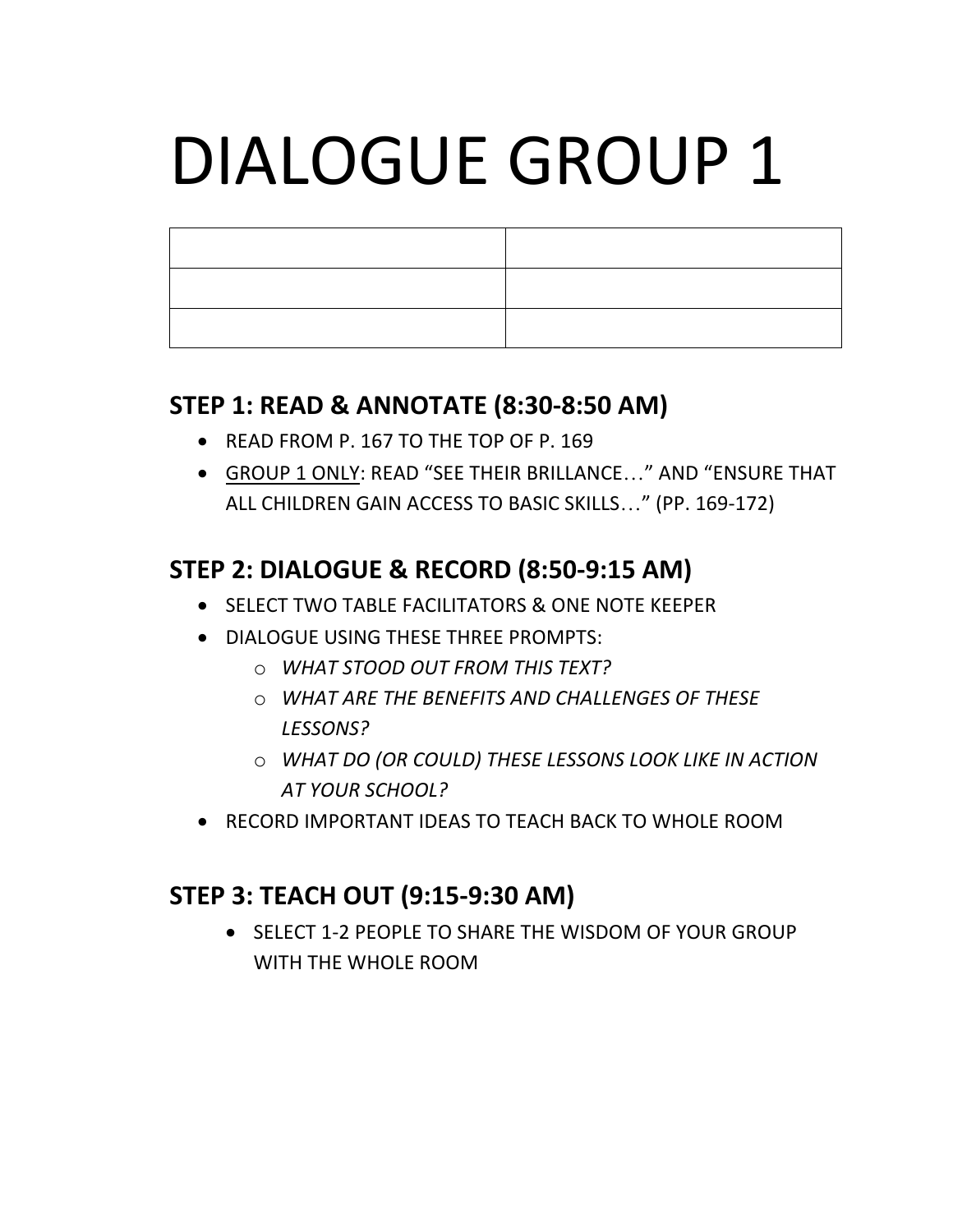### **STEP 1: READ & ANNOTATE (8:30-8:50 AM)**

- READ FROM P. 167 TO THE TOP OF P. 169
- GROUP 2 ONLY: GROUP 2: READ "WHATEVER METHODOLOGY..." AND "PROVIDE THE EMOTIONAL EGO STRENGTH..." (PP. 172-177)

## **STEP 2: DIALOGUE & RECORD (8:50-9:15 AM)**

- SELECT TWO TABLE FACILITATORS & ONE NOTE KEEPER
- DIALOGUE USING THESE THREE PROMPTS:
	- o *WHAT STOOD OUT FROM THIS TEXT?*
	- o *WHAT ARE THE BENEFITS AND CHALLENGES OF THESE LESSONS?*
	- $\circ$  **WHAT DO (OR COULD) THESE LESSONS LOOK LIKE IN ACTION** *AT YOUR SCHOOL?*
- RECORD IMPORTANT IDEAS TO TEACH BACK TO WHOLE ROOM

## **STEP 3: TEACH OUT (9:15-9:30 AM)**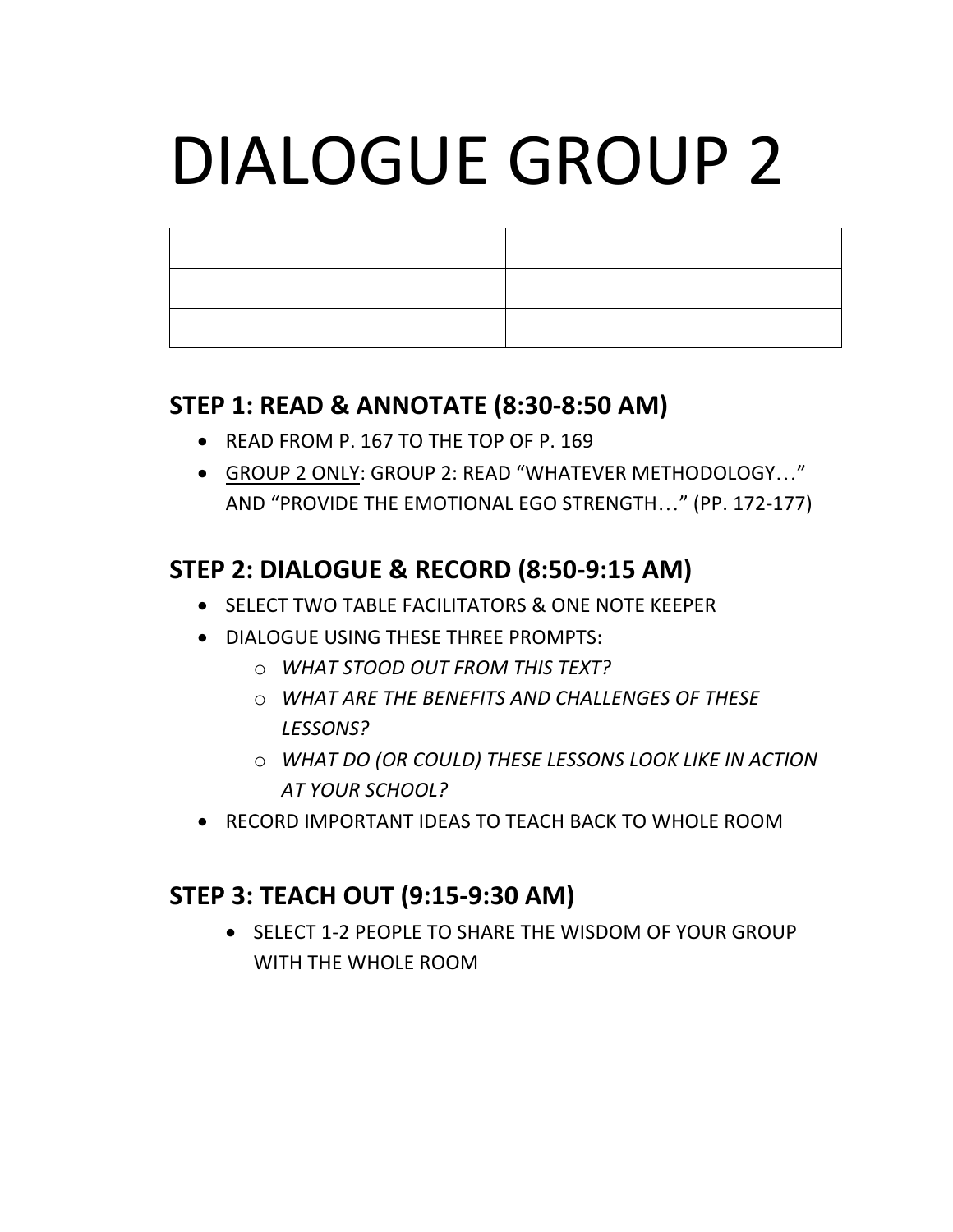#### **STEP 1: READ & ANNOTATE (8:30-8:50 AM)**

- READ FROM P. 167 TO THE TOP OF P. 169
- GROUP 3 ONLY: READ "RECOGNIZE AND BUILD ON..." AND "USE FAMILILAR METAPHORS..." (PP. 177-179

## **STEP 2: DIALOGUE & RECORD (8:50-9:15 AM)**

- SELECT TWO TABLE FACILITATORS & ONE NOTE KEEPER
- DIALOGUE USING THESE THREE PROMPTS:
	- o *WHAT STOOD OUT FROM THIS TEXT?*
	- o *WHAT ARE THE BENEFITS AND CHALLENGES OF THESE LESSONS?*
	- $\circ$  **WHAT DO (OR COULD) THESE LESSONS LOOK LIKE IN ACTION** *AT YOUR SCHOOL?*
- RECORD IMPORTANT IDEAS TO TEACH BACK TO WHOLE ROOM

### **STEP 3: TEACH OUT (9:15-9:30 AM)**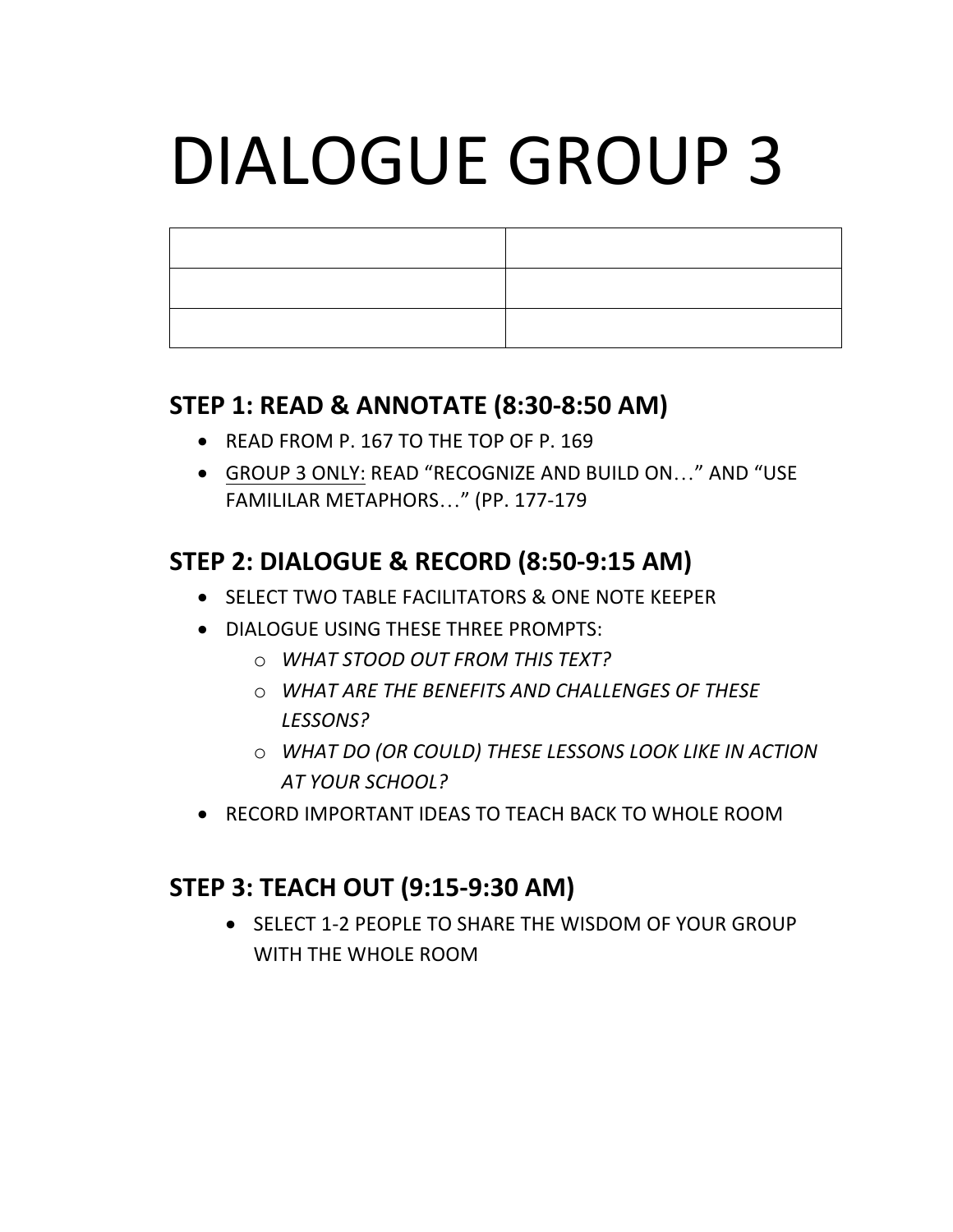### **STEP 1: READ & ANNOTATE (8:30-8:50 AM)**

- READ FROM P. 167 TO THE TOP OF P. 169
- GROUP 4 ONLY: READ "CREATE A SENSE OF FAMILY..." AND "MONITOR AND ASSESS..." (PP. 179-183)

## **STEP 2: DIALOGUE & RECORD (8:50-9:15 AM)**

- SELECT TWO TABLE FACILITATORS & ONE NOTE KEEPER
- DIALOGUE USING THESE THREE PROMPTS:
	- o *WHAT STOOD OUT FROM THIS TEXT?*
	- o *WHAT ARE THE BENEFITS AND CHALLENGES OF THESE LESSONS?*
	- $\circ$  **WHAT DO (OR COULD) THESE LESSONS LOOK LIKE IN ACTION** *AT YOUR SCHOOL?*
- RECORD IMPORTANT IDEAS TO TEACH BACK TO WHOLE ROOM

## **STEP 3: TEACH OUT (9:15-9:30 AM)**